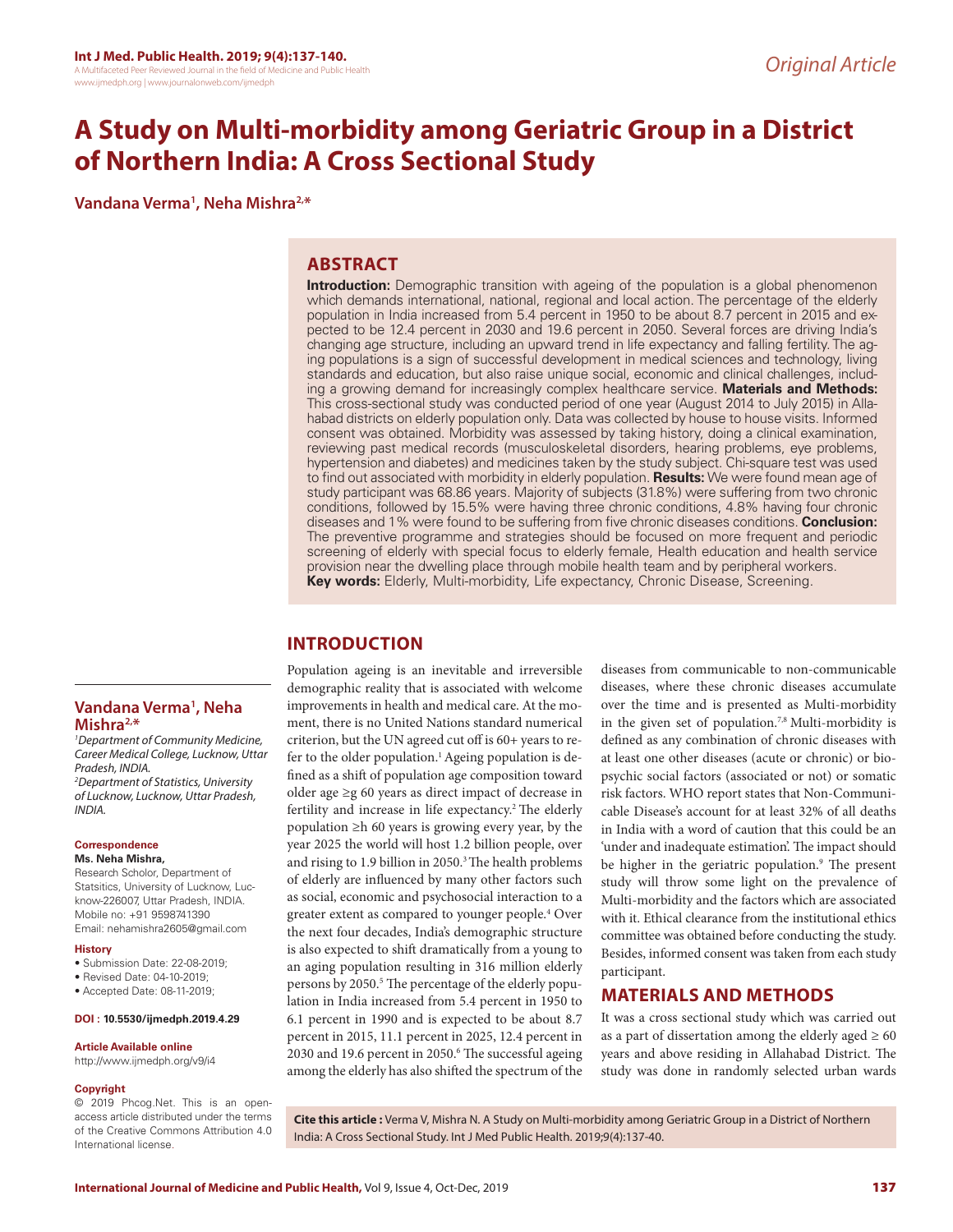and Primary Health Centers (PHC) of Allahabad. Multi-stage random sampling was done. The urban wards of Allahabad city and total PHC's of Allahabad District were listed. In the First stage two wards from the urban area and two PHC's from rural area were selected randomly. The sample size of 400 was calculated from Research Adviser 2006 based on target population of 5,06,123 elderly in Allahabad district with 95% CI and 5% margin of error. The data was collected by house to house interview method after taking the informed consent and explaining the purpose of the study. The information was collected on a pretested, pre-designed, semi structure questionnaire, whereas the Multi-morbidity was assessed based on history, clinical examination, past medical records and any intake of medication at present. Validity of questionnaire was tested in pilot testing prior to the data collection. Chi square test was used to test any association between the different variables. Data was analysed on statistical software, SPSS 22.0 version. The *p* value is less than 0.05 was considered to be significant.

### **RESULTS**

The mean age of study participant was 68.86 years. The socio demographic data of study subject is given in Table 1. Out of 400 participants 215 (56.8%) were male and 185 (46.3%) were female. Majority of study subject belonged to age group 60-65 years 253 (63.25%), followed by 70- 79 years, 107 (26.75%) and only 40 (10%) were > 80 years. It was observed that 225 (56.25%) were literate and 175 (43.75%) were illiterate. Majority of them 300 (75%) were currently married and 100 (25%) were single or unmarried. As per B.G Prasad scale, around half of them 219 (54.75%) belonged to Lower class, followed by 126 (31.5%) to upper class and 55(13.75%) were in middle socio-economic class.

A total of 212 study participants (53%) were found to be suffering from two or more chronic diseases i.e., Multi-morbidity. Distribution of elderly according to number of medicals conditions is shown in (Figure 1). It can be seen that (31.8%) were suffering from two chronic conditions, followed by 15.5% were having three chronic conditions, 4.8% having four chronic diseases and 1% were found to be suffering from five chronic diseases conditions. Table 2 depicts, the common chronic health conditions reported by gender among the elderly where the three most common diseases are anaemia (37.5%), hypertension (41.75%) and Arthritis (52.5%). Whereas the prevalence of anaemia (48.6%) and Arthritis (61%) were reported more commonly among females which was also found to be significant. COPD (4.1%) and Genitourinary (15.34%) problems were more significantly common among the Males.



**Table 1: Socio-demographic variable of study population.**

| Socio-demographic Variables | Number n (%) |
|-----------------------------|--------------|
| Gender                      |              |
| Male                        | 215(53.75)   |
| Female                      | 185(46.3)    |
| Age –group (in Years)       |              |
| $60 - 69$                   | 253 (63.25)  |
| 70-79                       | 107(26.75)   |
| > 80                        | 40(10)       |
| <b>Education Status</b>     |              |
| Illiterate                  | 175 (43.75)  |
| Literate                    | 225(56.25)   |
| <b>Marital Status</b>       |              |
| Single                      | 100(25)      |
| Married                     | 300(75)      |
| Socio-economic Status       |              |
| Upper                       | 126(31.5)    |
| Midle                       | 55 (13.75)   |
| Lower                       | 219 (54.75)  |

#### **Table 2: Distribution of chronic health conditions by gender.**

| <b>Health</b><br><b>Condition</b> | N<br>(%) | <b>Male</b><br>N(% ) | <b>Female</b><br>N(% ) | <b>Significance</b> |
|-----------------------------------|----------|----------------------|------------------------|---------------------|
| Deafness                          | 52       | 27                   | 25                     |                     |
|                                   | (13.0)   | (12.5)               | (13.5)                 | 0.553               |
| Cataract                          | 85       | 48                   | 37                     |                     |
|                                   | (21.2)   | (22.3)               | (20)                   | 0.571               |
| Anaemia                           | 150      | 60                   | 90                     |                     |
|                                   | (37.5)   | (27.9)               | (48.6)                 | $0.00*$             |
| Diabetes                          | 59       | 25                   | 34                     | $0.00*$             |
|                                   | (14.7)   | (11.6)               | (18.4)                 |                     |
| Hypertension                      | 167      | 92                   | 75                     | 0.601               |
|                                   | (41.7)   | (42.7)               | (40.5)                 |                     |
| Osteoarthritis                    | 210      | 97                   | 113                    | $0.004*$            |
|                                   | (52.5)   | (45.1)               | (61)                   |                     |
| Genitourinary                     | 43       | 33                   | 10                     | $0.017*$            |
|                                   | (16.7)   | (15.3)               | (5.4)                  |                     |
| COPD                              | 10       | 9                    | $\mathbf{1}$           | $0.019*$            |
|                                   | (2.5)    | (4.1)                | (0.54)                 |                     |
| Asthma                            | 18       | 9                    | 9                      | 0.742               |
|                                   | (4.5)    | (4.1)                | (4.9)                  |                     |

Table 3 shows the association, of multi-morbidity with Age, Gender, place of residence, Marital Status, Literacy, socio-economic status. More of female participants 65% were suffering from multi-morbidity condition as compared to males 42.3%, which was also found to be highly significant ( $p < 0.05$ ).

The percentage of elderly living in urban (53.5% ), single (60%) and belonging to age group 70-79 years (54.2%), were reported to have more multi-morbidity as compared to those living in rural area, married and elderly belonging to age group 60-69 years and > 80 years, however the Figure 1 : Distribution of Multimorbidity levels of Study Participants. difference was not significant, whereas, more of literate elderly (63.4%)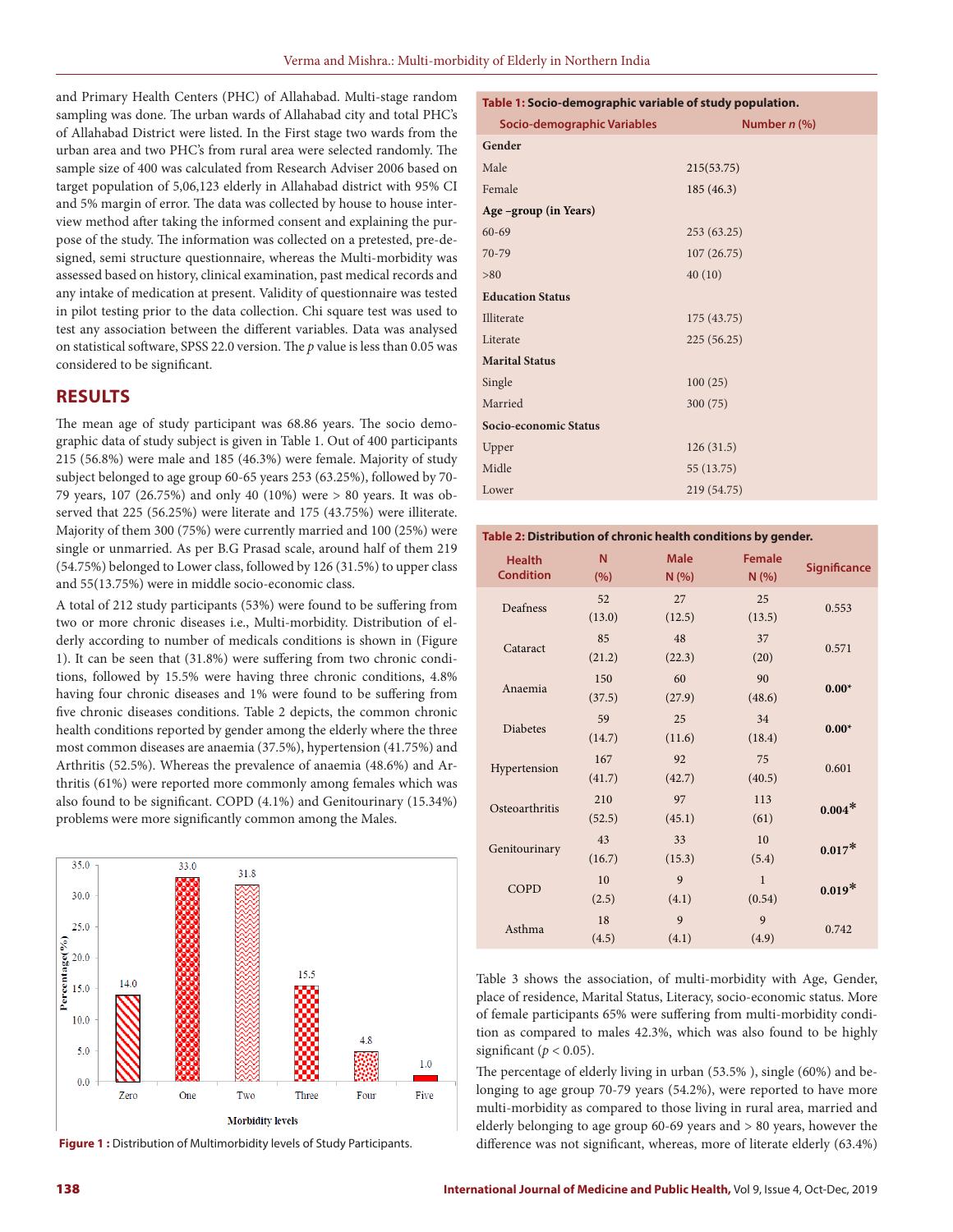| pants.                             |                  |                                                       |                                                      |                     |
|------------------------------------|------------------|-------------------------------------------------------|------------------------------------------------------|---------------------|
| Socio-<br>demographic<br>variables | $N = 343$<br>(%) | <b>Single</b><br><b>Morbidity</b><br>$n = 131$<br>(%) | <b>Multi</b><br><b>Morbidity</b><br>$n = 212$<br>(%) | <b>Significance</b> |
| Gender                             |                  |                                                       |                                                      |                     |
|                                    | 176              | 85                                                    | 91                                                   |                     |
| Male                               | (51.3)           | (39.5)                                                | (42.3)                                               |                     |
| Female                             | 167              | 46                                                    | 121                                                  | $0.0007*$           |
|                                    | (48.7)           | (24.9)                                                | (65.4)                                               |                     |
| Place of<br>residence              |                  |                                                       |                                                      |                     |
| Rural                              | 173              | 68                                                    | 105                                                  |                     |
|                                    | (50.4)           | (34.0)                                                | (52.5)                                               | 0.66                |
| <b>Urban</b>                       | 170              | 63                                                    | 107                                                  |                     |
|                                    | (49.5)           | (31.5)                                                | (53.5)                                               |                     |
| Age-Group (Years)                  |                  |                                                       |                                                      |                     |
| 60-69                              | 211              | 78                                                    | 133                                                  |                     |
|                                    | (61.5)           | (30.8)                                                | (52.6)                                               |                     |
| 70-79                              | 97               | 39                                                    | 58                                                   | 0.423               |
|                                    | (28.3)           | (36.4)                                                | (54.2)                                               |                     |
| >80                                | 35               | 14                                                    | 21                                                   |                     |
| <b>Education</b><br><b>Status</b>  | (10.2)           | (35.0)                                                | (52.5)                                               |                     |
|                                    | 157              | 46                                                    | 111                                                  |                     |
| <b>Illiterate</b>                  | (45.8)           | (26.8)                                                | (63.4)                                               | $0.001*$            |
| literate                           |                  | 85(37.8)                                              | 101                                                  |                     |
|                                    | 186 (54.2)       |                                                       | (44.9)                                               |                     |
| <b>Marital Status</b>              |                  |                                                       |                                                      |                     |
| Single                             | 88               | 28                                                    | 60                                                   |                     |
|                                    | (25.6)           | (28)                                                  | (60.0)                                               | 0.269               |
| <b>Married</b>                     | 255              | 103                                                   | 152                                                  |                     |
|                                    | (74.4)           | (34.4)                                                | (50.7)                                               |                     |
| Socioeconomic<br><b>Status</b>     |                  |                                                       |                                                      |                     |
| Upper                              | 97               | $45\,$                                                | 52                                                   |                     |
|                                    | (28.3)           | (35.7)                                                | (41.3)                                               |                     |
| Middle                             | 51               | 16                                                    | 35                                                   | $0.003*$            |
|                                    | (14.9)           | (29.0)                                                | (63.6)                                               |                     |
| Lower                              | 195              | 70                                                    | 125                                                  |                     |
|                                    | (56.8)           | (32.0)                                                | (57.1)                                               |                     |

**Table 3: Associated factors with of levels of morbidity of study partici-**

were having multi-morbidity as compared to literate elderly (44.9%), which was also found to be significant. In socio-economic class, the middle-class income group were having significantly more multi-morbidity (63.6%), followed by 57% of lower class and 41.3% of upper class.

# **DISCUSSION**

In our study the prevalence of morbidity among the elderly was found to be about 85.8% which is similar to study done in rural areas of Tamil Nadu and in Chandigarh which was around 86%.10,11 However higher rate of morbidity was also reported in a study conducted in Karnataka

around 96% which is contrary to the present study.<sup>12</sup> In the present study the most common morbidity reported was Osteoarthritis (52.5%), which was similar to study, done.<sup>13-15</sup> It was observed that significantly more of female (61%) were suffering as compared to males (45%), which could be attributed to the fact that hormonal withdrawal following post menopause can lead to degenerative and osteoporotic changes in female.

The prevalence of hypertension was around 42%, which is similar to study done in Shimplapuri and Chandigarh respectively.<sup>16,17</sup> In contrary the prevalence of hypertension among elderly was found to be around 22% in study.17,18 28.1% in a study of which is almost half to our finding. In our study the prevalence of anemia was about 37.5%, with more significantly among female 48.6% as compared to 27.9%, which is similar to study.12 The prevalence of diabetes was around 14.75% similar to study,17,19 11% and 12% respectively.

The multi-morbidity was reported to be significantly higher in Females in our study(65%), which is comparable to study conducted in Bangladesh,<sup>13</sup> in 2004 where around 65% female were having multi-morbidity, similarly in 2014<sup>20</sup> in Nigeria has shown similar finding. This could be attributed to the fact that elderly women being more dependent, along with no financial securities and inaccessibility to health care could be the reason for suffering from more diseases. The multi-morbidity was also found to be significantly higher in illiterate elderly (63.4%) as compared to literate elderly which is again similar to finding,<sup>13</sup> as the illiterate population usually takes its diseases as part of natural ageing process and more reluctant to visit any kind of health facility for needful. The socio-economic class was also found to be statically significantly associated with multi-morbidity as more of middle-income group were having multi-morbidity (63.6%), followed by Lower Income group (57.1%) and Upper income group  $(41.3%)$  which is similar to studies done.<sup>21</sup>

Multi-morbidity was also found to be higher among those who are single as loneliness can be associated with more of diseases, slightly more among urban elderly who could be due to more stress and isolated lifestyle and among elderly aged 70-79 years, however these finding were not statically important.

# **CONCLUSION**

The present study was conducted on elderly aged more than 60 years residing in Allahabad district, where about half of them were suffering from multi-morbidity which was again more common among females, illiterate and middle socio-economic groups. The preventive programme and strategies should be focused on more frequent and periodic screening of elderly with special focus to elderly female, Health education and health service provision near the dwelling place through mobile health team and by peripheral workers.

### **ACKNOWLEDGEMENT**

The authors would like to acknowledge all the study participants. We also grateful to interns in the Department of Community Medicine MLMNC Allahabad.

# **CONFLICT OF INTEREST**

The authors declare that there are no conflicts of interest.

# **ABBREVIATIONS**

**COPD:** Chronic obstructive pulmonary disease; **SPSS:** Statistical Package for the Social Sciences.

# **REFERENCES**

<sup>1.</sup> http://www.who.int/healthinfo/survey/ageingdefnolder/en/. Philipov D, Goujon A, DiGivilio P. Agening Dynamic of a human-capital-specific popualtion. Demo-